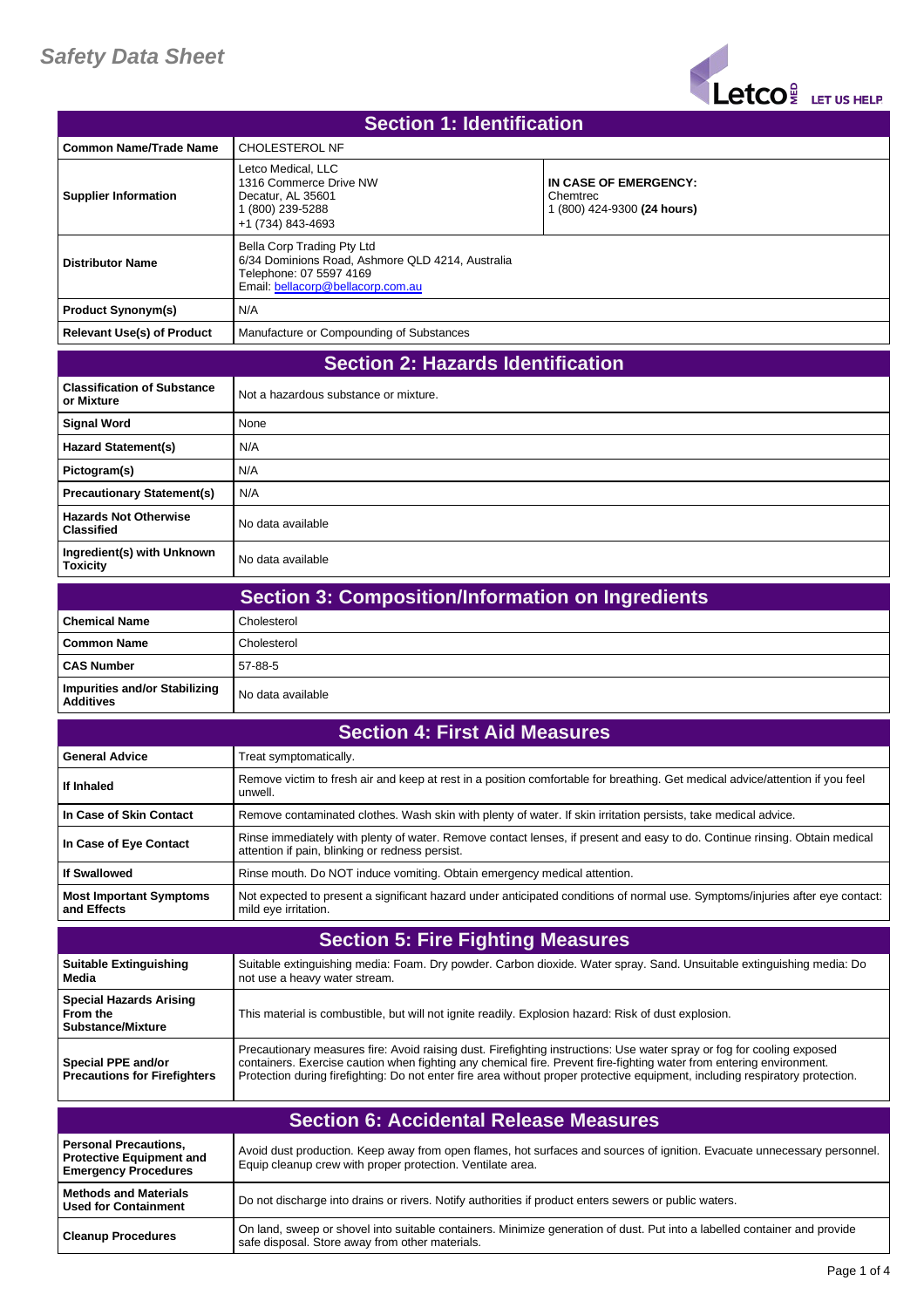| <b>Section 7: Handling and Storage</b>         |                                                                                                                                                                                                                                                                                                                                                                                                                |
|------------------------------------------------|----------------------------------------------------------------------------------------------------------------------------------------------------------------------------------------------------------------------------------------------------------------------------------------------------------------------------------------------------------------------------------------------------------------|
| <b>Precautions for Safe</b><br><b>Handling</b> | Avoid raising dust. Keep away from heat/sparks/open flames/hot surfaces. - No smoking. Ground the equipment.<br>Concerning personal protective equipment to use, see item 8. Provide good ventilation in process area to prevent<br>formation of vapor.                                                                                                                                                        |
| <b>Conditions for Safe Storage</b>             | Proper grounding procedures to avoid static electricity should be followed. Storage conditions: Keep only in the original<br>container in a cool, well-ventilated place. Keep container closed when not in use. Store in a dry area.<br>Incompatible materials: Remove all sources of ignition. Heat and ignition sources: Keep away from heat and direct<br>sunlight. Packaging materials: PVC. Polyethylene. |

| <b>Section 8: Exposure Controls/Personal Protection</b>                 |                                                                                                                                                                                                                                                                                                                                                                                                                                                                                                                                                                                                                                                           |
|-------------------------------------------------------------------------|-----------------------------------------------------------------------------------------------------------------------------------------------------------------------------------------------------------------------------------------------------------------------------------------------------------------------------------------------------------------------------------------------------------------------------------------------------------------------------------------------------------------------------------------------------------------------------------------------------------------------------------------------------------|
| <b>Components with</b><br><b>Workplace Control</b><br><b>Parameters</b> | No additional information available                                                                                                                                                                                                                                                                                                                                                                                                                                                                                                                                                                                                                       |
| <b>Appropriate Engineering</b><br><b>Controls</b>                       | Provide local exhaust or general room ventilation. Avoid all unnecessary exposure. Do not eat, drink or smoke during use.<br>Wash hands and other exposed areas with mild soap and water before eating, drinking or smoking and when leaving<br>work.                                                                                                                                                                                                                                                                                                                                                                                                     |
| <b>PPE - Eye/Face Protection</b>                                        | Chemical goggles or safety glasses                                                                                                                                                                                                                                                                                                                                                                                                                                                                                                                                                                                                                        |
| <b>PPE - Skin Protection</b>                                            | Wear suitable gloves resistant to chemical penetration. Chemical resistant gloves (according to European standard NF EN<br>374 or equivalent). Choosing the proper glove is a decision that depends not only on the type of material, but also on other<br>quality features, which differ for each manufacturer. Since the product consists of several substances, it is not possible to<br>estimate the durability of the glove material beforehand. Thus it needs to be tested before use. The exact breakthrough time<br>has to be found out by the manufacturer of the protective gloves and has to be observed.                                      |
| <b>PPE - Body Protection</b>                                            | Wear suitable gloves resistant to chemical penetration. Chemical resistant gloves (according to European standard NF EN<br>374 or equivalent). Choosing the proper glove is a decision that depends not only on the type of material, but also on other<br>quality features, which differ for each manufacturer. Since the product consists of several substances, it is not possible to<br>estimate the durability of the glove material beforehand. Thus it needs to be tested before use. The exact breakthrough time<br>has to be found out by the manufacturer of the protective gloves and has to be observed.<br>Wear suitable protective clothing |
| <b>PPE - Respiratory</b><br><b>Protection</b>                           | In case of dust formation use respirator with filter:                                                                                                                                                                                                                                                                                                                                                                                                                                                                                                                                                                                                     |

| <b>Section 9: Physical and Chemical Properties</b>       |                          |
|----------------------------------------------------------|--------------------------|
| Appearance                                               | Crystalline powder.      |
| <b>Upper/Lower Flammability</b><br>or Explosive Limits   | No data available        |
| Odor                                                     | No data available        |
| <b>Vapor Pressure</b>                                    | No data available        |
| <b>Odor Threshold</b>                                    | No data available        |
| <b>Vapor Density</b>                                     | No data available        |
| pH                                                       | No data available        |
| <b>Relative Density</b>                                  | 1,05                     |
| <b>Melting Point/Freezing</b><br>Point                   | 147 - 150°C              |
| <b>Solubility</b>                                        | Water: <0,01 mg/l        |
| <b>Initial Boiling Point and</b><br><b>Boiling Range</b> | No data available        |
| <b>Flash Point</b>                                       | No data available        |
| <b>Evaporation Rate</b>                                  | No data available        |
| <b>Flammability (Solid, Gas)</b>                         | No data available        |
| <b>Partition Coefficient</b>                             | Log Pow: 9,5. Log Kow: 8 |
| <b>Auto-Ignition Temperature</b>                         | No data available        |
| Decomposition<br><b>Temperature</b>                      | >200°C                   |
| <b>Viscosity</b>                                         | No data available        |

| <b>Section 10: Stability and Reactivity</b>         |                                                 |
|-----------------------------------------------------|-------------------------------------------------|
| <b>Reactivity</b>                                   | Stable under normal conditions of use.          |
| <b>Chemical Stability</b>                           | Stable under normal conditions.                 |
| <b>Possibility of Hazardous</b><br><b>Reactions</b> | No dangerous reactions known.                   |
| <b>Conditions to Avoid</b>                          | Open flame. Sparks. heat. Sources of ignition.  |
| <b>Incompatible Materials</b>                       | No additional information available             |
| <b>Hazardous Decomposition</b><br><b>Products</b>   | Products: Carbon oxides (CO, CO <sub>2</sub> ). |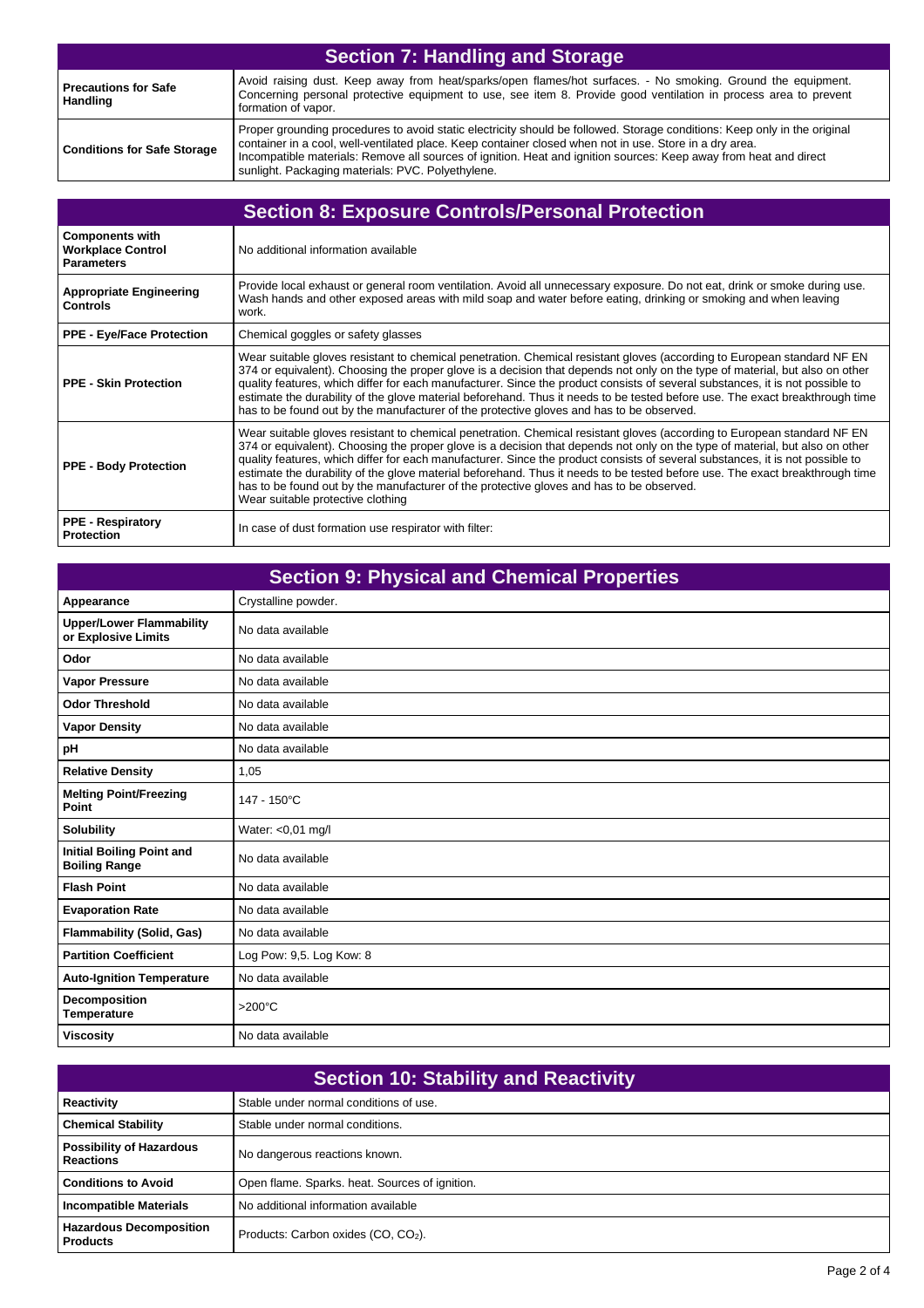| <b>Section 11: Toxicological Information</b>                                  |                                                                                    |
|-------------------------------------------------------------------------------|------------------------------------------------------------------------------------|
| <b>Acute Toxicity - LD50 Oral</b>                                             | Acute toxicity: Not classified Cholesterol NF (57-88-5) LD50 oral rat > 2000 mg/kg |
| <b>Acute Toxicity - Inhalation</b>                                            | No data available                                                                  |
| <b>Acute Toxicity - Dermal</b>                                                | LD50 dermal rat $>$ 2000 mg/kg                                                     |
| <b>Acute Toxicity - Eye</b>                                                   | May cause moderate irritation to the eyes                                          |
| <b>Skin Corrosion/Irritation</b>                                              | Not classified Expect absorption through the skin.                                 |
| <b>Serious Eye</b><br>Damage/Irritation                                       | May cause moderate irritation to the eyes                                          |
| <b>Respiratory or Skin</b><br><b>Sensitization</b>                            | Not classified                                                                     |
| <b>Germ Cell Mutagenicity</b>                                                 | No mutagenic effect.                                                               |
| <b>Carcinogenicity IARC</b>                                                   | No carcinogenic effect.                                                            |
| <b>Carcinogenicity ACGIH</b>                                                  | No carcinogenic effect.                                                            |
| <b>Carcinogenicity NTP</b>                                                    | No carcinogenic effect.                                                            |
| <b>Carcinogenicity OSHA</b>                                                   | No carcinogenic effect.                                                            |
| <b>Reproductive Toxicity</b>                                                  | No indications of human reproductive toxicity exist.                               |
| <b>Specific Target Organ</b><br><b>Toxicity - Single Exposure</b>             | Not classified.                                                                    |
| <b>Specific Target Organ</b><br><b>Toxicity - Repeated</b><br><b>Exposure</b> | Not classified.                                                                    |
| <b>Aspiration Hazard</b>                                                      | Not classified.                                                                    |

| <b>Section 12: Ecological Information</b> |                                                                               |
|-------------------------------------------|-------------------------------------------------------------------------------|
| <b>Toxicity</b>                           | No data available                                                             |
| <b>Persistence and</b><br>Degradability   | Biodegradation 74 %                                                           |
| <b>Bio-accumulative Potential</b>         | Log Pow 9,5 Log Kow 8 Bio-accumulative potential Potentially bio-accumulable. |
| Mobility in Soil                          | Ecology - soil Low mobility (soil). Poorly soluble in water.                  |
| <b>Other Adverse Effects</b>              | No data available. Avoid release to the environment.                          |

| <b>Section 13: Disposal Considerations</b>              |                                                                                                                                                              |
|---------------------------------------------------------|--------------------------------------------------------------------------------------------------------------------------------------------------------------|
| Waste Treatment Methods<br><b>Product</b>               | Dispose in a safe manner in accordance with local/national regulations.                                                                                      |
| Waste Treatment Methods<br>  Packaging                  | Handle contaminated packaging in the same way as the substance itself.                                                                                       |
| <b>Special Precautions Landfill</b><br>or Incinerations | Avoid release to the environment. European List of Waste (Lo W) code: 06 07 99 - wastes not otherwise specified 07 05<br>99 - wastes not otherwise specified |
| <b>Other Information</b>                                | No data available                                                                                                                                            |

| <b>Section 14: Transport Information</b> |                      |
|------------------------------------------|----------------------|
| <b>UN Number</b>                         | Not dangerous goods. |
| <b>UN Proper Shipping Name</b>           | N/A                  |
| <b>Transport Hazard Class(es)</b>        | N/A                  |
| <b>Packaging Group</b>                   | N/A                  |
| <b>Environmental Hazards</b>             | N/A                  |

## **Section 15: Regulatory Information**

EU-Regulations No REACH Annex XVII restrictions Cholesterol NF is not on the REACH Candidate List Cholesterol NF is not on the REACH Annex XIV List

| <b>Section 16: Other Information</b> |                  |  |
|--------------------------------------|------------------|--|
| Additional Information               | N/A              |  |
| <b>Prepared By</b>                   | Scarlotte Smith  |  |
| <b>Revision Date</b>                 | 05/12/2021 17:11 |  |

## **Disclaimer**

Letco Medical, LLC believes that the above information is correct but does not purport to be all inclusive and shall be used only as a guide. The information in this document is<br>based on the present state of our knowledge